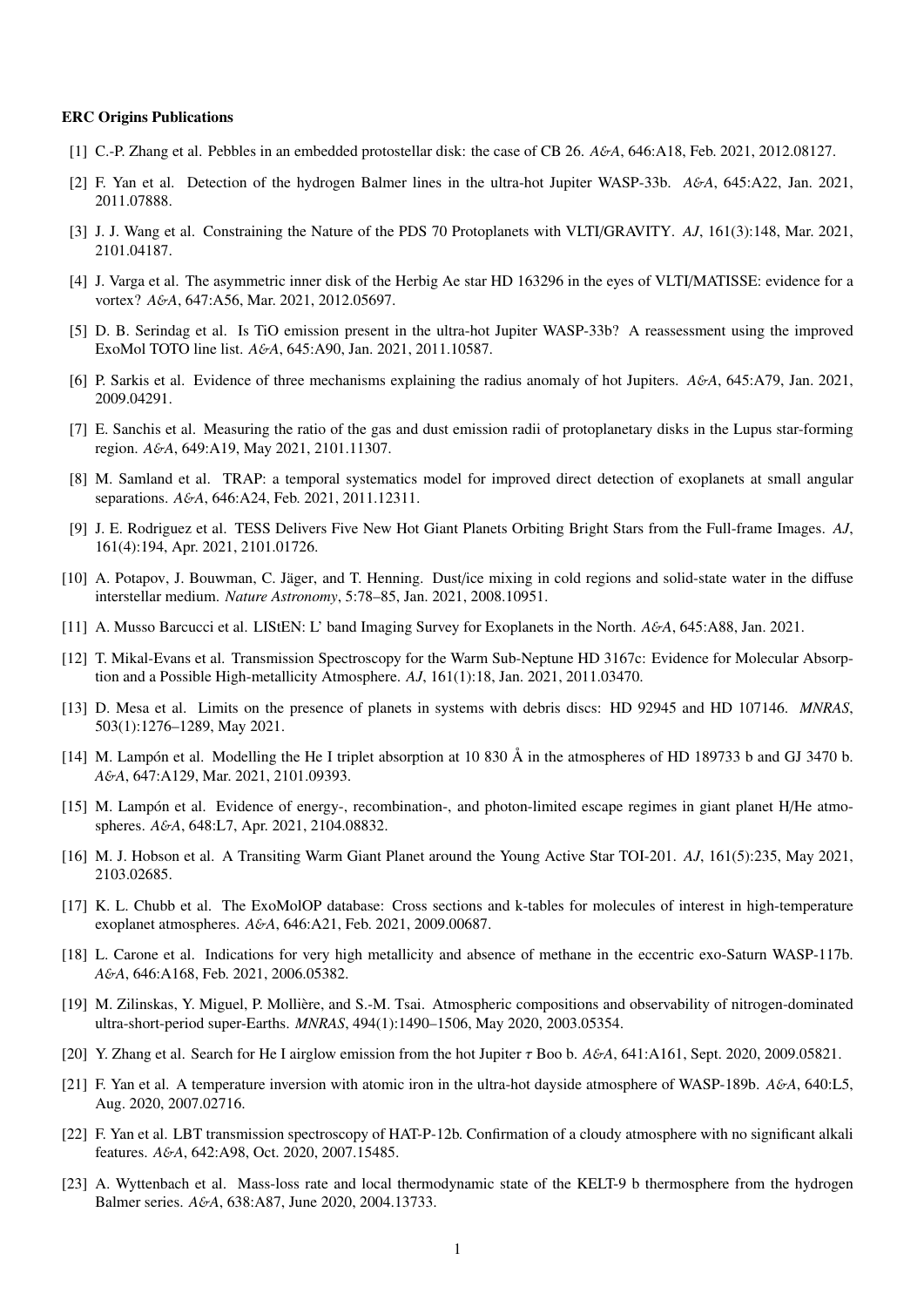- [24] J. M. Vos et al. Spitzer Variability Properties of Low-gravity L Dwarfs. *AJ*, 160(1):38, July 2020, 2005.12854.
- [25] T. Trifonov et al. The CARMENES search for exoplanets around M dwarfs. Dynamical characterization of the multiple planet system GJ 1148 and prospects of habitable exomoons around GJ 1148 b. *A*&*A*, 638:A16, June 2020, 2002.00906.
- [26] T. Stolker et al. MIRACLES: atmospheric characterization of directly imaged planets and substellar companions at 4-5  $\mu$ m. I. Photometric analysis of β Pic b, HIP 65426 b, PZ Tel B, and HD 206893 B. *<sup>A</sup>*&*A*, 635:A182, Mar. 2020, 1912.13316.
- [27] T. Stolker et al. MIRACLES: atmospheric characterization of directly imaged planets and substellar companions at 4-5  $\mu$ m. II. Constraints on the mass and radius of the enshrouded planet PDS 70 b. *A*&*A*, 644:A13, Dec. 2020, 2009.04483.
- [28] S. Stock et al. The CARMENES search for exoplanets around M dwarfs. Characterization of the nearby ultra-compact multiplanetary system YZ Ceti. *A*&*A*, 636:A119, Apr. 2020, 2002.01772.
- [29] G. V. Smirnov-Pinchukov, D. A. Semenov, V. V. Akimkin, and T. Henning. Using HCO<sup>+</sup> isotopologues as tracers of gas depletion in protoplanetary disk gaps. *A*&*A*, 644:A4, Dec. 2020, 2009.09962.
- [30] M. Simončič et al. Sensitivity of gas-grain chemical models to surface reaction barriers. Effect from a key carbon-insertion reaction, C + H<sup>2</sup> → CH2. *A*&*A*, 637:A72, May 2020, 2003.14129.
- [31] M. Schlecker et al. A Highly Eccentric Warm Jupiter Orbiting TIC 237913194. *AJ*, 160(6):275, Dec. 2020, 2010.03570.
- [32] E. Sanchis et al. Demographics of disks around young very low-mass stars and brown dwarfs in Lupus. *A*&*A*, 633:A114, Jan. 2020, 1911.06005.
- [33] E. Rigliaco et al. The circumstellar environment of EX Lupi: SPHERE and SINFONI views. *A*&*A*, 641:A33, Sept. 2020, 2006.09787.
- [34] V. Ramírez, A. J. Cridland, and P. Mollière. Tracing bulk elemental ratios in exoplanetary atmospheres with TiO chemistry. *A*&*A*, 641:A87, Sept. 2020, 2007.01066.
- [35] A. Potapov, C. Jäger, and T. Henning. Thermal Formation of Ammonium Carbamate on the Surface of Laboratory Analogs of Carbonaceous Grains in Protostellar Envelopes and Planet-forming Disks. *ApJ*, 894(2):110, May 2020, 2004.01982.
- [36] A. Potapov, C. Jäger, and T. Henning. Ice Coverage of Dust Grains in Cold Astrophysical Environments. *Phys.Rev.Lett*, 124(22):221103, June 2020, 2005.00757.
- [37] B. K. D. Pearce et al. HCN Production in Titan's Atmosphere: Coupling Quantum Chemistry and Disequilibrium Atmospheric Modeling. *ApJ*, 901(2):110, Oct. 2020, 2008.04312.
- [38] S. Ohashi et al. Solving Grain Size Inconsistency between ALMA Polarization and VLA Continuum in the Ophiuchus IRS 48 Protoplanetary Disk. *ApJ*, 900(1):81, Sept. 2020, 2007.15014.
- [39] M. Nowak et al. Direct confirmation of the radial-velocity planet β Pictoris c. *<sup>A</sup>*&*A*, 642:L2, Oct. 2020, 2010.04442.
- [40] G. Nowak et al. The CARMENES search for exoplanets around M dwarfs. Two planets on opposite sides of the radius gap transiting the nearby M dwarf LTT 3780. *A*&*A*, 642:A173, Oct. 2020, 2003.01140.
- [41] G. A. Muro-Arena et al. Spirals inside the millimeter cavity of transition disk SR 21. *A*&*A*, 636:L4, Apr. 2020, 2003.08189.
- [42] P. Mollière et al. Retrieving scattering clouds and disequilibrium chemistry in the atmosphere of HR 8799e.  $A\&A$ , 640:A131, Aug. 2020, 2006.09394.
- [43] K. Molaverdikhani, T. Henning, and P. Molliere. The Role of Clouds on the Depletion of Methane and Water Dominance ` in the Transmission Spectra of Irradiated Exoplanets. *ApJ*, 899(1):53, Aug. 2020, 2007.06562.
- [44] S. Marino et al. Insights into the planetary dynamics of HD 206893 with ALMA. *MNRAS*, 498(1):1319–1334, Oct. 2020, 2010.12582.
- [45] S. Marino et al. Searching for a dusty cometary belt around TRAPPIST-1 with ALMA. *MNRAS*, 492(4):6067–6073, Mar. 2020, 1909.09158.
- [46] S. Marino et al. Population synthesis of exocometary gas around A stars. *MNRAS*, 492(3):4409–4429, Mar. 2020, 2001.10543.
- [47] A. L. Maire et al. Orbital and spectral characterization of the benchmark T-type brown dwarf HD 19467B. *A*&*A*, 639:A47, July 2020, 2005.10312.